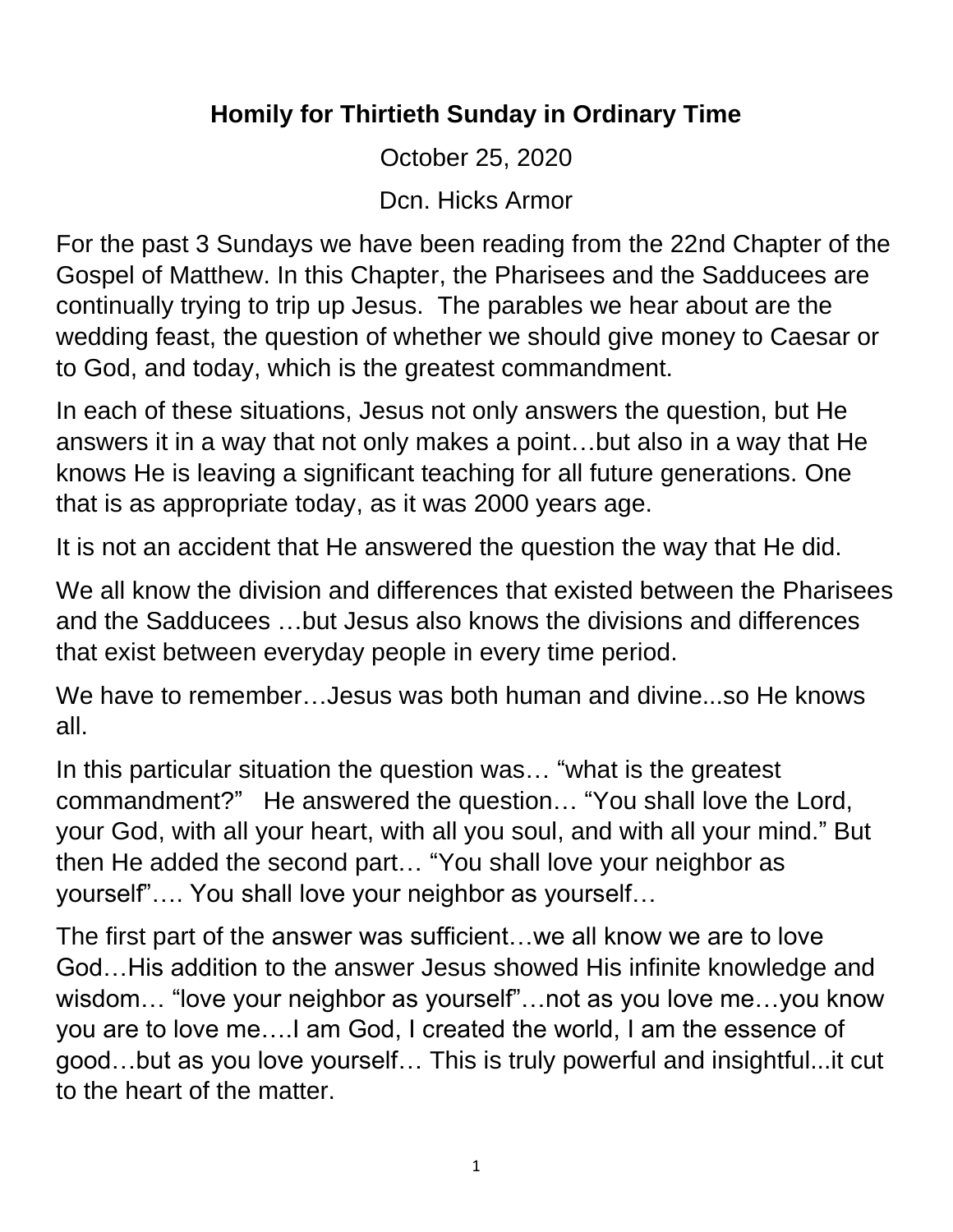There was division between the Pharisees and the Sadducees in Jesus' time…but…in today's world there is real division between men…especially 2000 years later from when He first said this.

Think of today's world…the "I" mentality… all about "me".…"selfishness"… "individuality"… "love of self"…love of neighbor is not even on the chart. It was relevant back then…but what about now. Most would say it is truly relevant today.

So what is Jesus really telling me…What He is saying is that…I am to love you…and you…and you…and even the man who cut in front of me after I patiently and calmly waited 20 minutes in this line of traffic to merging…He is saying to love the person who is spewing venom… and the person who is spouting untruths about religion, politics…but how can I love him…we have nothing in common…that is not fair God, I love you…but him…give me a break.

Jesus also says… "we are the Body of Christ" … "all of us" …even the ones who do evil in our opinion. Even the guy who cuts me off in the line of traffic to merge…

So now that we know what He was leaving us with, what do we do…how do we do it?

If I truly love my neighbor, if we are both members of the Body of Christ, I am supposed to help you, guide you, share with you…especially if I am more blessed that you in certain things. This is being a good steward.

This is commitment weekend…Stewardship time…the uncomfortable word…stewardship…money…

The root of the word stewardship…is actually of Greek origin and comes from the word "oikonomos" which means …to manage…to oversee…to be "responsible for overseeing things… like a household.

God is asking us to be stewards of His household…for His Body of Christ. To manage the affairs of His people…to love His people…to guide His people …to share the gifts He has bestowed on us with others...to love our neighbor as ourselves…as we love ourselves.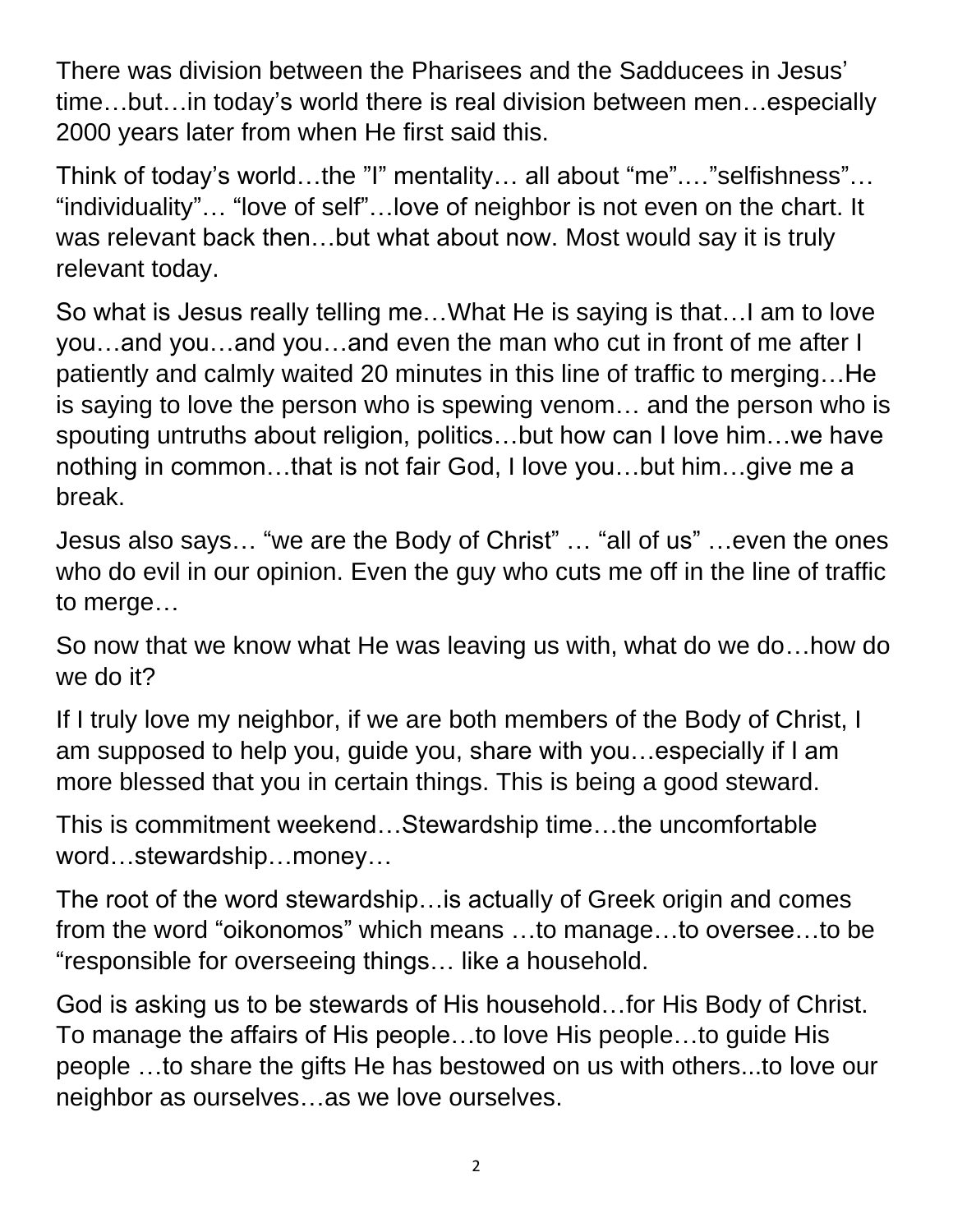Stewardship is about sharing, think of it as re-gifting the gifts God has given us…with others. It is much more than money. It is easier to hand someone a check than to give someone our time, to share our talents, to share our expertise. Remember, all of our gifts are from God. They are not ours…they are gifts to us from God.

We think time is precious and it is...sharing our talents, our skills, giving of our self…this is what Jesus is talking about. When we give of ourselves unselfishly…for the good of others…we are loving others as we love ourself. We are showing Jesus our love for Him...by loving those He loves.

Jesus gave Himself totally for us…totally…not just a little, not just some…and not just for a select few but for all, for all who will accept Him. He paid the ultimate price…His life…for us…so we could have eternity with Him.

One thing we all must remember…we all have something to give. All of us…all of us...can contribute in some way….at different levels… but we all can do something. This is why we emphasize participation here….and as Fr. David said last week…last year many…many of you responded by participating. Thank you for participating and sharing.

Do not think that you do not have anything to share…we all do. We all have gifts from God…Some have more financial resources, others may share their voices in our choirs, some serve as Altar Servers, some Ushers, some teach RCIA, CCD, some Altar Guild Members…we all have talents…we just need to reflect on our gifts and how we share them. Even our youth have talents to share.

Do not think that your small gift does not count… it most certainly does…Remember…1 rock is not a pile…but a pile is made up of many 1 rocks…together we can move mountains…individually we can barely move 1 rock.

This is where Jesus sees all of us…united together as the Body of Christ, moving mountains together. One Head…many members.